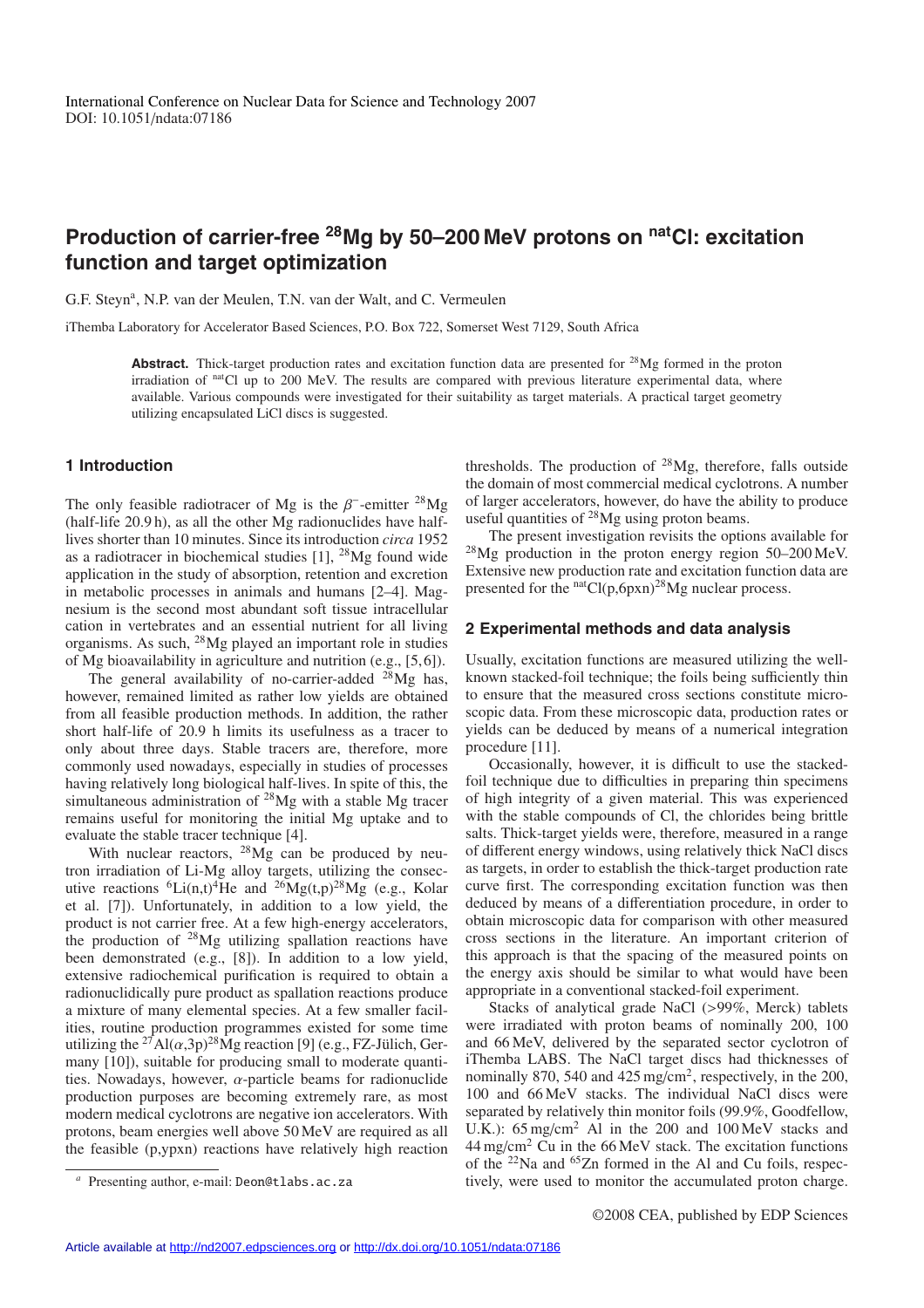These well-established monitor reactions, recommended by the IAEA [12], gave consistent results with the readings of a calibrated Brookhaven Instruments Corporation Model 1000C current integrator.

The <sup>28</sup>Mg activities were determined by off-line  $\gamma$ -ray spectrometry using the 941.7 keV (38.3%) and 1342.3 keV (52.6%)  $\gamma$ -lines [13]. The <sup>28</sup>Mg sources were prepared by dissolving each NaCl tablet in 10 ml of water after irradiation. These solutions were sealed in standard serum vials. An accurately calibrated HPGe detector with a relative efficiency of 13% and a resolution of 1.8 keV at 1.33 MeV, connected to a Silena EMCAPLUS multi-channel analyser, was used for all activity measurements. The thick-target production rate curve was obtained by summing the individual  $^{28}Mg$  activities progressively. Corrections were made for the missing 28Mg activities corresponding to the "dead layer" energy intervals occupied by the monitor foils. This was done by interpolating the activity values on both sides of each dead layer and scaling to include the full energy region.

The total uncertainties of the measured activity values were obtained by summing all the contributing uncertainties in quadrature and are expressed with a  $1\sigma$  (68%) confidence level. The statistical uncertainties were insignificant compared to the systematic uncertainty, except near threshold, the latter of which was estimated to be about 7%: beam current integration (3%), detector efficiency (5%), counting geometry (1%), decay corrections (2%) and target thickness (3%).

## **3 Results and discussion**

The measured 28Mg thick-target production rate curve for  $NaCl + p$  is shown in figure 1. (Note that all target materials considered in this study are natural, non-enriched materials. The relatively high proton energies will make the correspondingly thick targets required prohibitively expensive should enriched target material be used.) The reaction threshold is near 50 MeV and the production rate for the full energy region, i.e., from threshold up to  $200 \,\text{MeV}$ , is about  $6 \,\text{MBq}/\mu$ Ah. A standard polynomial function was fitted through the measured data using the code TableCurve [14].

The polynomial of figure 1 could be differentiated analytically, allowing the derivation of the excitation function for  $<sup>nat</sup>Cl + p$ , shown in figure 2. (Note that this excitation function</sup> pertains to pure Cl and not NaCl.) The only other relevant data found in the literature are by Lundqvist and Malmborg [15], which currently is the only EXFOR data set for  $^{28}Mg$  produced in  $<sup>nat</sup>Cl + p$ . Six of their nine values are in good agreement with</sup> our present results, while three values are clearly somewhat higher. Generally, the agreement is satisfactory. The deduced cross section values of this work are presented in table 1.

Lundqvist and Malmborg [15] presented production cross sections for <sup>28</sup>Mg in the proton bombardment of silicon, phosphorus, sulphur, chlorine, argon and potassium. These were essentially all the possible target elements with potential in the energy region 50–180 MeV. The target materials and reactions are as follows: Si  $[^{30}\text{Si}(p,3p)^{28}\text{Mg}$ ];  $\rm Na_2P_2O_7$  [<sup>31</sup>P(p,4p)<sup>28</sup>Mg];  $\rm Na_2SO_4$  [<sup>nat</sup>S(p,5pxn)<sup>28</sup>Mg]; LiCl [natCl(p,6pxn)<sup>28</sup>Mg]; Ar [natAr(p,7pxn)<sup>28</sup>Mg]; and K<sub>2</sub>CO<sub>3</sub>  $[$ <sup>nat</sup>K(p,8pxn)<sup>28</sup>Mg]. From a practical targetry point of view,



Fig. 1. Thick-target production rate curve of <sup>28</sup>Mg produced in the proton bombardment of NaCl. The solid symbols are the measured values of this work while the solid curve is a polynomial fit. Error bars are shown when they exceed the symbol size.



**Fig. 2.** Excitation function of 28Mg formed in the reactions of protons with <sup>nat</sup>Cl. The solid curve was derived from the measured thicktarget production rate data of this study (see fig. 1). The open symbols are measured cross sections by Lundqvist and Malmborg [15].

one can omit Ar. As a gas, Ar will be impossible to contain in a large enough energy window to make 28Mg production viable, while it is impractical to keep it frozen under highintensity bombardment conditions. One can also omit Si, S and K, as with these elements, significantly lower cross sections were obtained than with Cl and P. Interestingly, the  $natP + p$ process has higher cross sections for <sup>28</sup>Mg formation than natCl + p (about 30% at 150 MeV). Unfortunately, no suitable compounds of P could be identified for use as target material, as they all seem to have poor thermal stability at higher temperatures and/or a relatively low P content. Many phosphorus compounds decompose at relatively low temperatures, rendering them unsafe as target materials. One of the most stable compounds of P namely  $Na_4P_2O_7$  (sodium pyrophosphate) has, for example, a reasonably high melting point of 880 °C but only contains 23% of P by mass. In contrast, many of the chlorides have excellent thermal properties and a high Cl content. Several chlorides have boiling points at temperatures much higher than their melting points, thus making excellent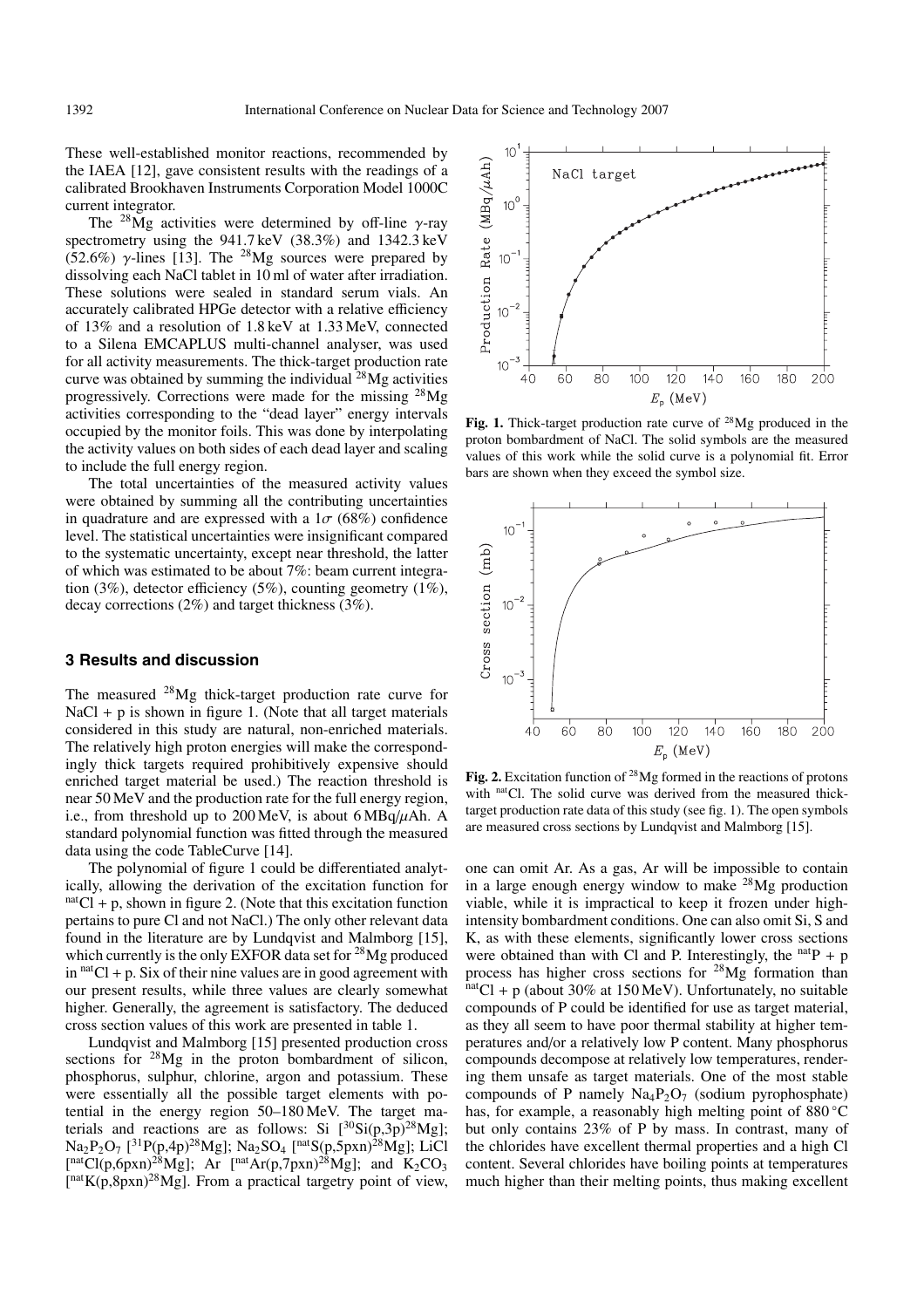high-current targets if properly encapsulated and cooled. Also, both stable isotopes of Cl contribute significantly to the yield:  ${}^{35}$ Cl[75.77%](p,6p2n)<sup>28</sup>Mg and  ${}^{37}$ Cl[24.23%](p,6p4n)<sup>28</sup>Mg.

Figure 3 shows the expected thick-target production rates (or instantaneous yields) for several metal chlorides as well as pure chlorine for an energy window from threshold up to 200 MeV. Obviously, solid frozen chlorine will be the best choice in terms of yield but it is quite impractical as a target. The next best choice in terms of yield is  $BeCl<sub>2</sub>$ , however, this particular salt has less favourable thermal properties than the simpler chlorides, viz. LiCl, NaCl and KCl. In our opinion, LiCl is the target material of choice, as it has excellent thermal stability as well as a yield of about 80% of the  $<sup>nat</sup>Cl + p$ </sup> theoretical maximum. LiCl has a melting point of 605 ◦C and a boiling point of 1325 ◦C, while the corresponding values for BeCl<sub>2</sub> are 405 °C and 488 °C, respectively. It also gives a 37% higher 28Mg yield than NaCl.

Once again, however, this is not the complete story as a production energy window of 50–200 MeV will result in a very thick LiCl target (about  $32 \text{ g/cm}^2$ ). Such a thick target is virtually impossible to cool sufficiently during high-intensity irradiation. A practical solution is to place several thinner targets (properly encapsulated) in series and to provide fast

**Table 1.** Cross sections for the production of <sup>28</sup>Mg in <sup>nat</sup>Cl + p. These values were deduced from the thick-target production rate measurements on NaCl (see text).

| Proton energy | Cross section $\pm$ Error |  |  |
|---------------|---------------------------|--|--|
| (MeV)         | $(\mu b)$                 |  |  |
| 50            | $0.41 \pm 0.07$           |  |  |
| 55            | $5.9 \pm 0.5$             |  |  |
| 60            | $13.2 \pm 0.9$            |  |  |
| 65            | $21.1 \pm 1.5$            |  |  |
| 70            | $28.4 \pm 2.0$            |  |  |
| 75            | $34.6 \pm 2.4$            |  |  |
| 80            | $39.6 \pm 2.8$            |  |  |
| 85            | $43.8 \pm 3.1$            |  |  |
| 90            | $47.4 \pm 3.3$            |  |  |
| 100           | $55.3 \pm 3.9$            |  |  |
| 105           | $60.0 \pm 4.2$            |  |  |
| 110           | $65.4 \pm 4.6$            |  |  |
| 115           | $71.3 \pm 5.0$            |  |  |
| 120           | $77.5 \pm 5.4$            |  |  |
| 125           | $83.7 \pm 5.9$            |  |  |
| 130           | $89.7 \pm 6.3$            |  |  |
| 135           | $95.3 \pm 6.7$            |  |  |
| 140           | $100.4 \pm 7.0$           |  |  |
| 145           | $105.2 \pm 7.4$           |  |  |
| 150           | $109.9 \pm 7.7$           |  |  |
| 155           | $114.5 \pm 8.0$           |  |  |
| 160           | $119.4 \pm 8.4$           |  |  |
| 165           | $124.4 \pm 8.7$           |  |  |
| 170           | $129.7 \pm 9.1$           |  |  |
| 175           | $134.7 \pm 9.4$           |  |  |
| 180           | $139.2 \pm 9.7$           |  |  |
| 185           | $142.8 \pm 10.0$          |  |  |
| 190           | $145.3 \pm 10.2$          |  |  |
| 195           | $147.6 \pm 10.3$          |  |  |
| 200           | $152.3 \pm 10.7$          |  |  |



**Fig. 3.** Comparison of the expected thick-target production rates of 28Mg in the proton irradiation of several Cl containing compounds, for an energy window 50–200 MeV, derived from the measured data of this work.



Fig. 4. Expected production rates of <sup>28</sup>Mg for various target thicknesses in the proton irradiation of LiCl, plotted as a function of incident energy. The target thicknesses range from  $2 \text{ g/cm}^2$  to  $32 \text{ g/cm}^2$ in 2  $g/cm<sup>2</sup>$  steps, as indicated.

flowing cooling water in a  $4\pi$  geometry [16]. This will reduce the cumulative production rate somewhat by introducing dead layers in the production energy window. Nevertheless, a higher operational beam intensity can more than adequately compensate for this loss.

It is interesting to compare the yields expected from thinner targets as a function of incident energy. This is shown in figure 4 for LiCl targets ranging in thickness from  $2 \text{ g/cm}^2$ to  $32 \text{ g/cm}^2$ . It is clear that, regardless of the target thickness, the highest yield is always obtained with the highest incident proton energy. There are no local minima or maxima. The production rate values at an incident energy of 200 MeV is shown in figure 5 as a function of target thickness.

At our laboratory, we tested salt targets of  $4 \text{ g/cm}^2$  thickness and 20 mm in diameter, encapsulated in 0.5 mm thick Al, successfully up to thermal loads of 2.5 kW. Cooling water